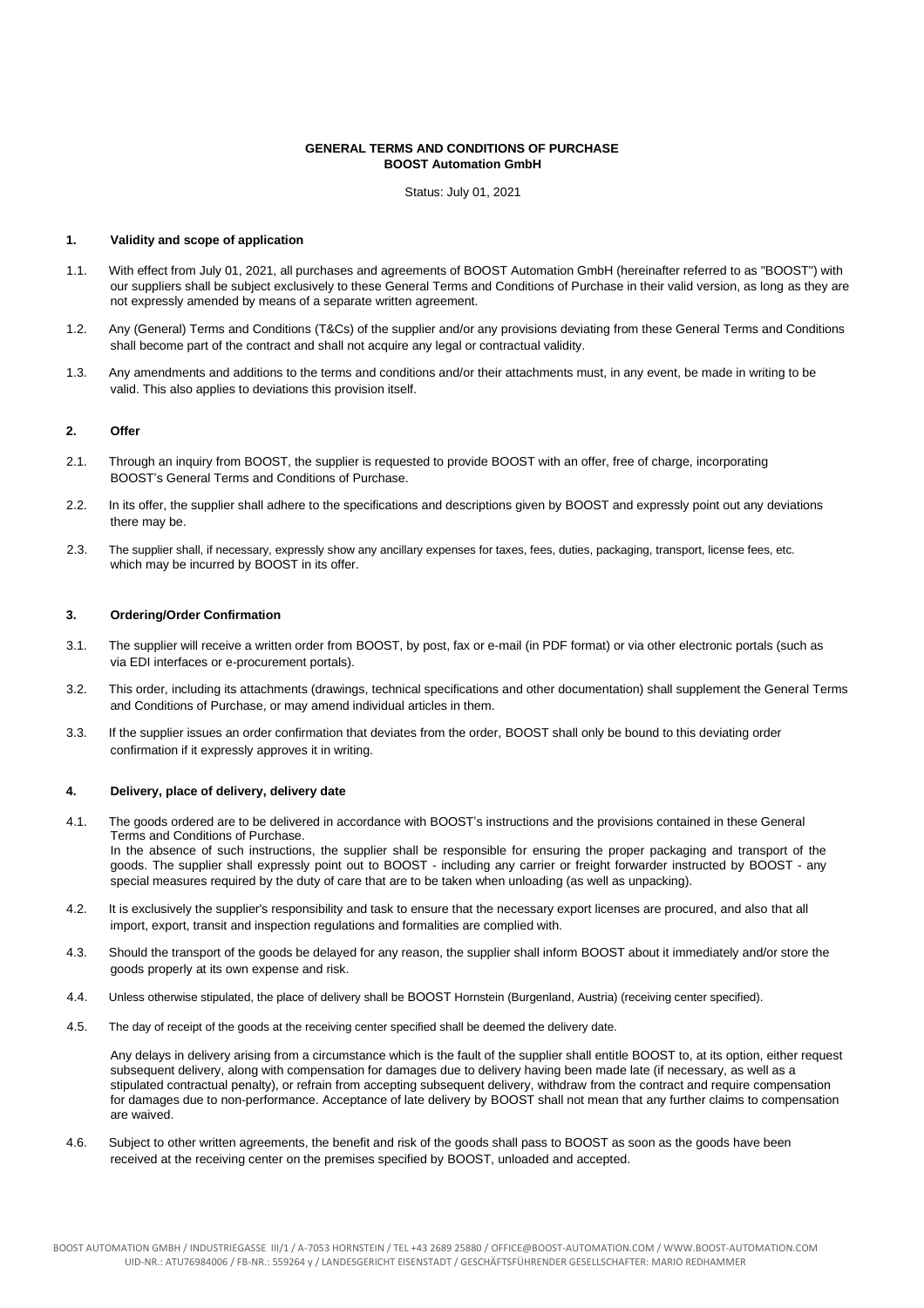- 4.7. Force majeure and any other interruptions, which occur at BOOST's premises and which lead to production being restricted or ceased at BOOST, shall exempt BOOST, for the duration and in the scope of its effects, from carrying out acceptance and/or from any obligation to pay compensation for damages.
- 4.8. The supplier, regardless of whether it is a manufacturer or a dealer, shall be obliged to subject the goods/products ordered and due to be delivered to adequate quality and quantity control prior to shipping, if necessary, involving experts, notwithstanding the provisions below as per Art. 5.
- 4.9. The supplier may not invoke the provision of Sec. 377 of the Austrian Commercial Code (UGB) against us, according to which the buyer if the purchase is a business-related transaction for both parties - must notify the seller within a reasonable period of time of defects in the goods which he has discovered or should have discovered in the normal course of business after delivery by inspection.
- 4.10. The supplier's scope of delivery includes loading the goods and securing the load appropriately onto the means of transport chosen or determined.
- 4.11. The costs of packaging and the shipping and handling charges are to be borne by the supplier unless stipulated otherwise.
- 4.12. The delivery commissioned shall be made free of any limitations due to retention of title.

## **5. Quality requirements**

- 5.1. The delivery of the goods and associated services are to be executed as described in the respective applicable statutory provisions, which are included in the attachments to the order.
- 5.2. The supplier shall be obliged to check the specifications, drawings, technical details, descriptions, samples, etc. specified in the order and attachments when developing and manufacturing the goods immediately after receiving such documentation, and strictly adhere to these requirements when executing the order.

The supplier shall notify BOOST without delay of any discrepancies and/or defects that it discerns when checking and/or executing the order. The supplier has an express duty of disclosure to BOOST.

- 5.3. In so far as the specifications contained in the order and attachments do not specify the quality of the goods, the supplier warrants that the quality of its products is consistent in regard to current and future orders, also as per the state of the art, giving details of the latter and appending a binding mark of quality (see Art. 10.1.).
- 5.4. The supplier shall inform BOOST as early as possible of any change in the quality, simultaneously forwarding samples. In the event of any changes in the quality without prior notification, BOOST shall be entitled to reject the goods. The supplier shall also be liable, in this regard, for any direct and indirect losses.
- 5.5. Should particular working drawings be necessary for manufacturing certain products, these are to be presented by the supplier to BOOST for approval.
- 5.6. Without BOOST prior written consent, the supplier shall not be entitled to assign to a sub-contractor all or even a part of the orders placed.
- 5.7. BOOST shall have the right to check the manufacture of the goods and the progress of work at the supplier's premises and/or at the premises of any sub-contractors, in accordance with the stipulated quality specifications as per the samples provided and attachments, at any time.

BOOST shall also be entitled to extend these checks to the supplier's production plants following prior notification. This also includes inspections by relevant authorities or monitoring bodies.

5.8. Any product alterations, changes in the manufacturing process and/or any change in the manufacturer are to be made known to BOOST as early as possible in a verifiable manner and shall be deemed a new offer. BOOST may reject this offer without giving reasons.

BOOST may also class this as contractual non-performance, which shall entitle BOOST to refuse to accept the goods or rescind the contract or seek a price reduction or demand compensation for damages.

5.9. Any cessation and/or relocation of production planned by the supplier is to be made known to BOOST as early as possible, at least six months prior to the last possible delivery date.

# **6. Ownership in designs/tools**

- 6.1. Should BOOST pay the costs of any constructions and manufacture or should BOOST pay the purchase price for the acquisition of tools, in whole or in part, such results and/or tools shall become BOOST's unlimited property. This is to be visibly marked on the results/tools by the supplier, in an appropriate form.
- 6.2. The supplier shall be responsible for and bear the costs of the usual maintenance of such tools. It shall also bear the risk, in this respect, of any accidental destruction, loss, deterioration or damage of the same.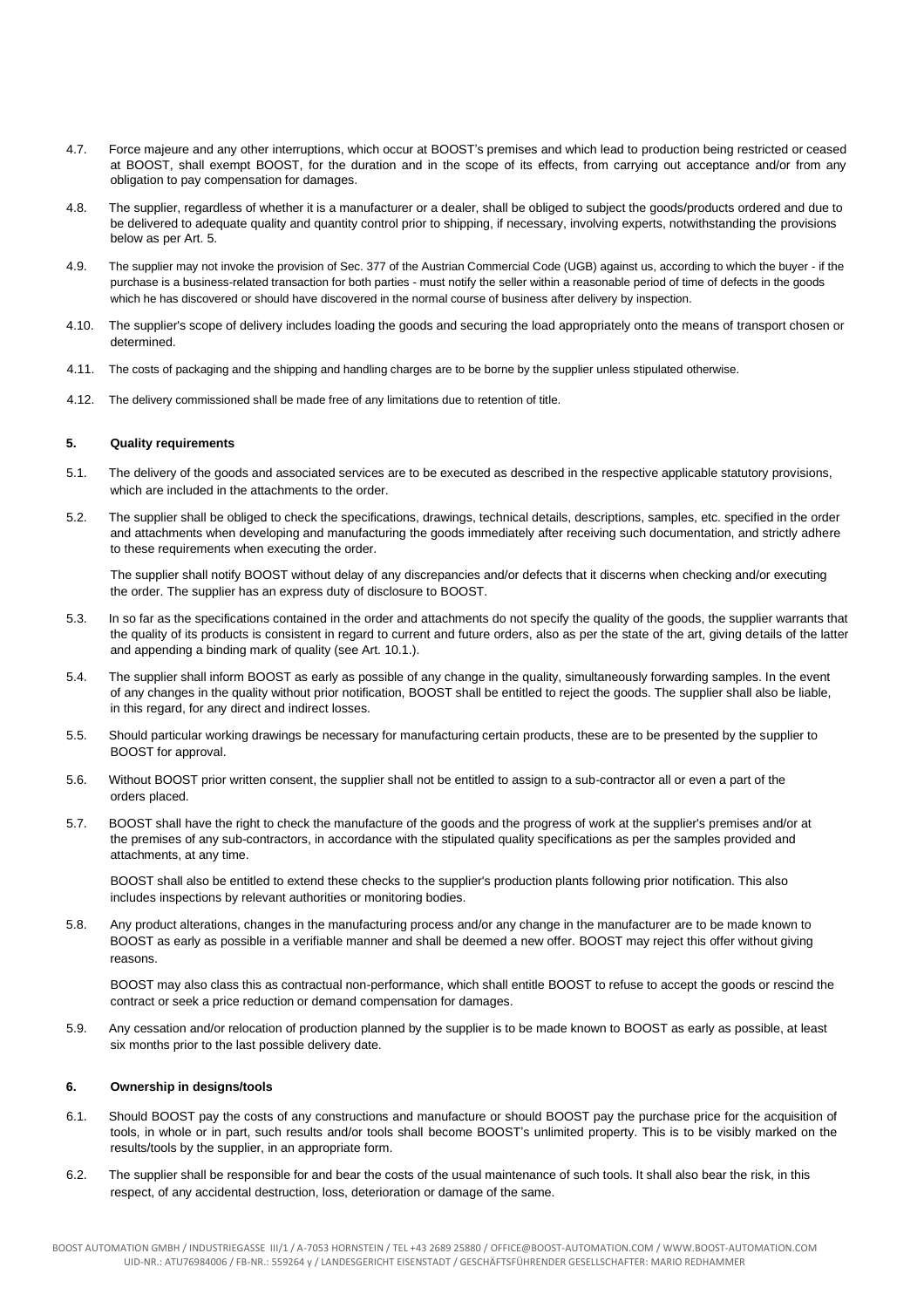- 6.3. In the event of any infringement of the obligation under Art. 6.2., BOOST may require the supplier to pay compensation for damages and hand over the benefit derived, and that without any compensation being paid to the supplier, and may rescind any running agreements with the supplier, in whole or in part.
- 6.4. The supplier shall not be entitled to assert any right of retention.

# **7. Prices**

- 7.1. The prices are generally fixed prices; this includes all services up to the delivery of the goods to the receiving center specified, in so far as nothing to the contrary has been stipulated.
- 7.2. Should, in exceptional cases, the prices not have been stipulated in advance, they are in any event to be bindingly specified in the order confirmation. In this case, BOOST shall expressly retain the right of objection or rescission.
- 7.3. Any price increases must be communicated to BOOST in writing at least two months prior to entering into force. In the case of ongoing orders, price increases shall only be possible in substantiated cases, and only with BOOST's consent.

#### **8. Payment**

- 8.1. Unless otherwise stipulated, payment will be made within 60 days of receiving the invoice and of the goods being received by BOOST (at the receiving center named) or at the stipulated place of delivery. Should we pay within 30 days, we shall be entitled to deduct 3% cash discount.
- 8.2. Payment of the invoice shall neither mean that BOOST has approved or accepted the goods, nor that BOOST waives any claims arising from a guarantee and/or warranty.
- 8.3. The supplier may not offset any claims asserted against BOOST with any claims asserted by BOOST against the supplier.

### **9. Inspection, notification of defects, refusal to accept goods**

- 9.1. The values in regard to the quantity delivered, weight and quality requirements (Art. 5) established by BOOST at the acceptance inspection and/or the incoming goods inspection are generally binding. BOOST shall notify the supplier of any defects in writing as soon as they have been established by BOOST in the respective operational situation.
- 9.2. The supplier thus expressly refrains from asserting the objection of late notification of a defect and tacit approval (acceptance/approval of the goods). BOOST is not obliged to accept/approve goods in the case of partial or multiple deliveries which have not been stipulated in writing.
- 9.3. Once notice of defects has been given, BOOST shall set the supplier a grace period for subsequent performance free of charge or for a free replacement delivery.

Should the supplier not adhere to the deadline, BOOST shall be entitled, without further request and/or notification, to remedy the defects itself or arrange for a third party to remedy them, at the supplier's expense and risk.

- 9.4. Should the defect be considerable, the supplier shall take back the goods at its own expense, reimburse BOOST the price already paid and compensate the substantiated expenses for the time invested in connection with checking the goods and the unsuccessful attempts to remedy the situation. BOOST shall in any case be entitled to deduct any reduced value of the defective part from the purchase price.
- 9.5. BOOST shall generally report any defects within 60 days of discovery. Subject to Art. 9.6. below, the warranty period shall amount to 36 months as from receipt or acceptance of the goods by BOOST (at the receiving center specified) or at any other delivery location designated by BOOST.
- 9.6. Should the goods supplied be installed by BOOST as a component into a product and should the defect only be apparent upon operating the product, BOOST may report defects of any kind at any time up to the expiry of the respective limitation period.
- 9.7. In the event of reporting a defect, the supplier shall be required to reimburse BOOST the costs incurred in connection with remedying the defect.
- 9.8. Should it need to be presumed, in BOOST's estimation, that a defect also exists in other parts supplied by the supplier, BOOST shall be entitled to recall the parts recognized as being defective, or arrange for them to be exchanged, at the supplier's expense.

The supplier shall, at BOOST's option, repair or replace all parts already supplied, at its own expense. This shall also apply in the case of a warranty period that has already expired if, in BOOST's view, the defective parts can damage other items, or especially put the health and life of individuals at risk.

In addition, the supplier shall be required to compensate BOOST for any losses incurred by such an exchange campaign (recall campaign).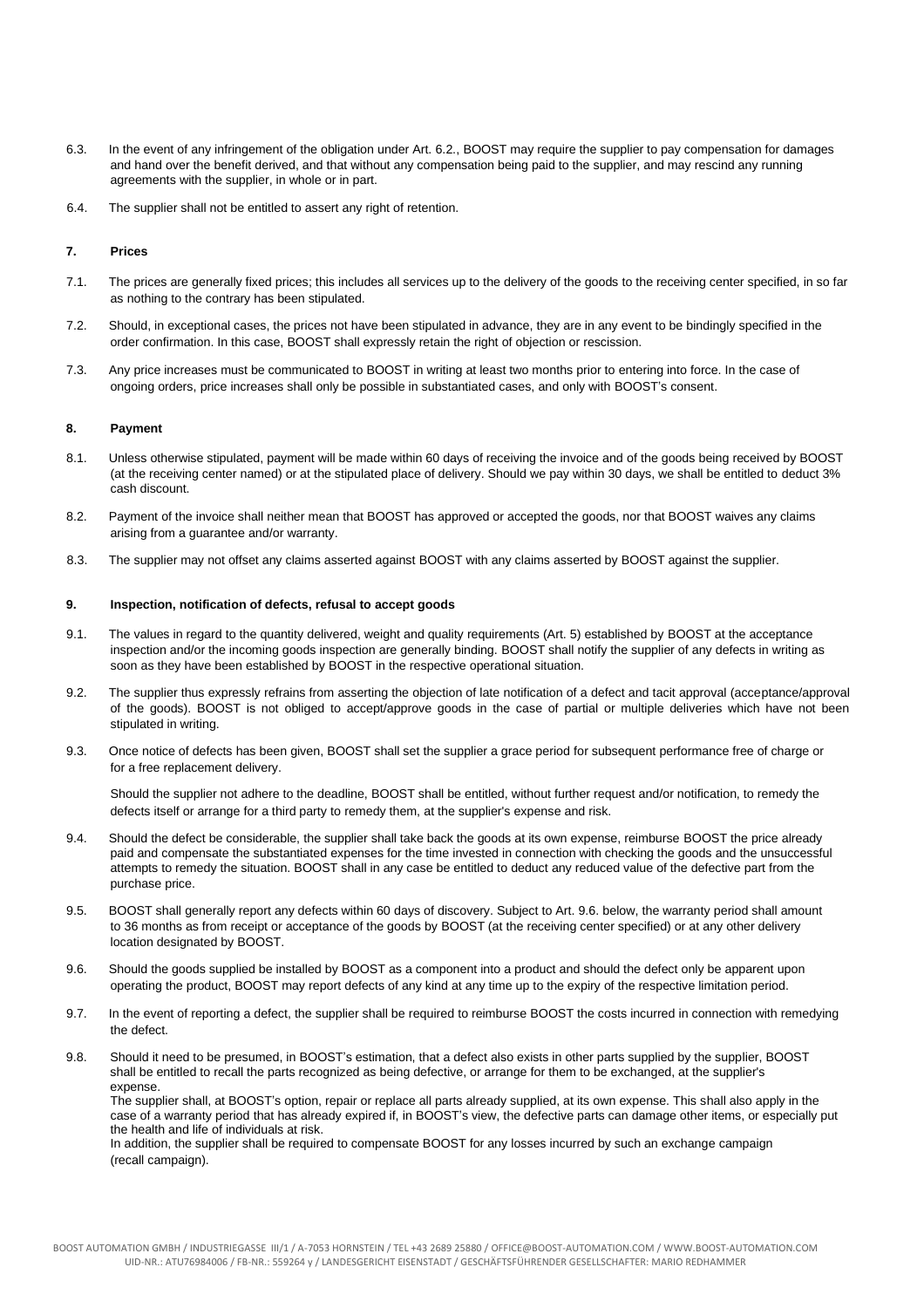- 9.9. BOOST may refuse to accept and pay for goods for as long as defects of any kind exist which BOOST cannot avert using reasonable means.
- 9.10. In addition, the supplier shall be obliged to assist BOOST in repairing goods supplied or carry out such repairs free of charge.

### **10. Guarantee/Warranty**

- 10.1. The supplier is aware that BOOST manufactures products and machinery that are utilized worldwide. The goods/products to be supplied in any event must thus conform to the state of the art as at the date of delivery and offer the security which may be expected, taking into account all the circumstances, in particular in light of the presentation of the product, use of the product that can reasonably be expected and the date on which the product was placed on the market, as long as no additional warranties have expressly been made.
- 10.2. In so far as no express warranty agreement and/or particular specification requirements have been stipulated, in regard to the goods supplied the supplier provides a warranty that the goods are free of defects in terms of development and design, that the prescribed material —or, if nothing has been prescribed, a suitable material —has been used, that the material used is free of defects, and also provides a warranty in regard to the processing and assembly, and that the remaining requirements posed in the order and its attachments have been fulfilled.
- 10.3. The supplier knowingly warrants to BOOST, as per Art. 9.1, that the goods supplied are in compliance with the applicable statutory and official provisions for their distribution and use in the country of destination, and do not infringe any rights of third parties. The supplier shall be liable, in the same way, for the goods and components supplied by it, but not manufactured by it itself, and/or any services provided. The stipulated warranty or guarantee period shall commence upon acceptance of the goods (see Art. 9.).
- 10.4. The supplier shall provide a warranty along with the quality and properties as per Arts. 9.1. and 9.2. that the goods supplied are fully functional, as well as in compliance with any regulations existing at the destination, and that the necessary certificates and marks of conformity, approvals, accreditations, authorizations, any other certificates, etc. exist.
- 10.5. Exclusions or limitations of liability of the supplier are not accepted. Any deviation of the supplier from the legal provisions applicable in Austria with regard to damages and warranty (such as changes in the distribution of the burden of proof, shortening of deadlines, etc.) require the express written consent of BOOST to be effective.
- 10.6 The supplier is obliged to insure himself sufficiently against possible damages and risks and to prove this insurance coverage to BOOST upon request, to name the insurance company including policy as well as to inform BOOST of the seat of the insurance company.

### **11. Intellectual property rights**

- 11.1. The supplier warrants and is liable for the goods not infringing any patents or other intellectual property rights of third parties, either at home or abroad, through the manufacture or delivery of the goods or their use as intended or contractually stipulated. The supplier shall be liable for any losses (including in-court and out-of-court costs) which may be incurred by BOOST and its customers due to infringement of any such intellectual property rights.
- 11.2. The supplier may only affix BOOST's company symbols and logos to the products with BOOST's express agreement, and in the stipulated scope. In this respect, the supplier shall be required to adhere strictly to BOOST's specifications.

#### **12. Product Liability**

- 12.1. The supplier shall be liable for its goods delivered within the scope of the Product Liability Act.
- 12.2. In regard to the product liability regulations applicable in the various countries, the goods supplied must conform to a corresponding standard of product safety for such countries in which the goods are utilized.
- 12.3. The supplier declares that, by taking out an insurance policy that is customary and sufficient in business transactions, or taking any other suitable precautions, any product liability claims can be satisfied by the supplier to an adequate extent.
- 12.4. BOOST shall be entitled to be held harmless by the supplier in regard to any claims, as well as the associated costs, relating to the goods supplied by the supplier being free of defects in accordance with the provisions of the respective Product Liability Act.
- 12.5. In the event of any claims being raised against BOOST in connection with a product supplied by the supplier, in particular based on a Product Liability Act specific to the country in question, FILL shall be entitled to name the supplier. In this case, BOOST shall be entitled to claim full compensation for damages and recourse from the supplier for any expenditure resulting from such claims being raised.

### **13. Confidentiality**

13.1. The order and any associated commercial and technical details are to be treated by the supplier as business and trade secrets. This obligation is to be imposed, in turn, upon any sub-contractors.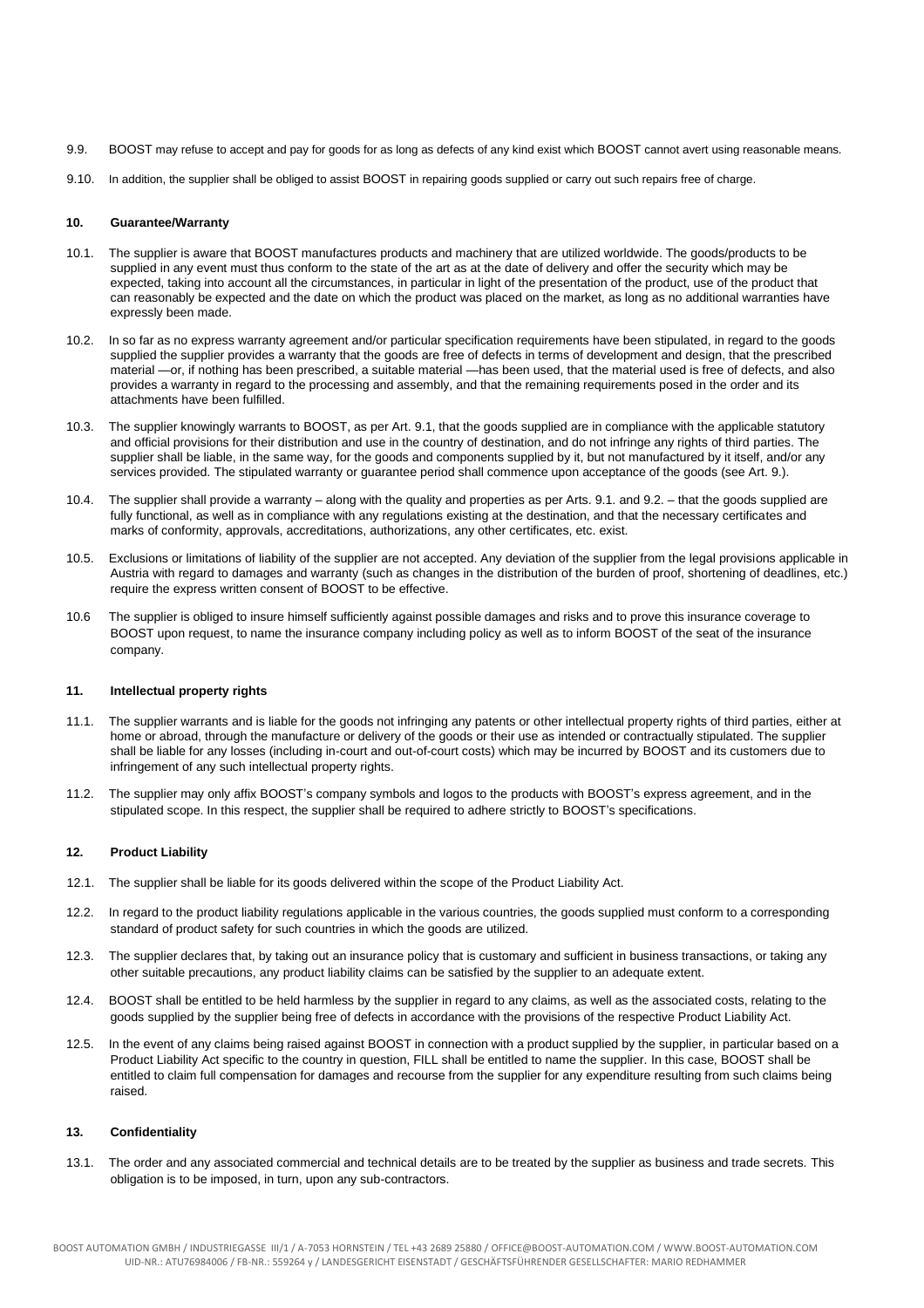- 13.2. This applies, in particular, to any products which are specially developed for BOOST. All rights in them shall belong exclusively to BOOST. All documents, together with any copies made of them, are to be handed over to BOOST upon request.
- 13.3. The supplier shall be obliged to keep any illustrations, drawings, calculations and any other documents and information received strictly confidential. They may only be disclosed to third parties with BOOST's express consent. The confidentiality obligation shall also be extended to personal data. It shall also apply once the order has been handled, or if it failed; it shall lapse once and in so far as the manufacturing know-how imparted contained in the illustrations, drawings, calculation and any other documents has become generally known. Any sub-contractors are to be bound by corresponding obligations.
- 13.4. The supplier may only make reference to the business connection with BOOST if BOOST declares its agreement thereto in writing in advance.
- 13.5. Any breach of confidentiality shall entitle BOOST to claim a contractual penalty in the amount of EUR 10,000 plus any claim for compensation for damages that exceeds this amount, which shall not be subject to judicial mitigation, and shall also entitle BOOST to rescind the contract immediately.
- 13.6. Any technical and commercial documentation of the supplier shall be treated confidentially by BOOST.
- 13.7. Any compensation for damages arising from this is to be paid, and BOOST shall be entitled to rescind the contract immediately.

### **14. Data Storage**

- 14.1. Our contractual partner expressly consents with the storage of all data that are of importance for the business relationship and for the processing of orders placed and/or our delivery obligations.
- 14.2. Personal data that are transmitted to us are stored and used exclusively for conducting our contractual relationship and, where appropriate, are forwarded to participating cooperation partners/agents within the scope of performing the agreement, inasmuch as this is necessary to fulfill the agreement. Our customer consents hereto. The provision of personal data is thus voluntary. Our customer is entitled to have personal data deleted at any time (right of rescission).
- 14.3. The data will not be disclosed to uninvolved third parties.
- 14.4. Inasmuch as personal data is stored or otherwise processed, it occurs in compliance with the corresponding data protection laws.

### **15. Data privacy statement**

15.1 We take the protection of personal data very seriously and adhere to the basic data protection regulations and the DSG as amended. Your data is only accessible to authorised persons in our company and is used exclusively for processing orders placed with us and within the framework of contracts concluded between us. You will not receive any advertising from us. Further information can be found in the data protection declaration on our website. If you receive our e-mail newsletter, you have asked one of our employees to add you to the mailing list or you have registered. An informal e-mail with "unsubscribe" in the subject line sent to us, and we will remove you from our mailing list.

#### **16. Prohibition on assignment**

16.1 The supplier shall not be entitled to assign to third parties any claims against us. Payments on our part shall be made exclusively to suppliers. Any retention of title clauses extending to assignment of claims, assignment of balances and acquisition of co-ownership shall not be acknowledged by us.

## **17. Place of performance**

17.1. The place of performance for all mutual obligations shall be Hornstein, Austria.

# **18. Applicable law, jurisdiction**

- 18.1. Austrian law shall apply to this order and any associated matters. The application of the United Nations Convention on Contracts for the International Sale of Goods (CISG) is expressly excluded.
- 18.2. For both parties, the exclusive place of jurisdiction for any disputes shall be the Court having jurisdiction over the subject matter for Hornstein, Austria. BOOST shall, however, be free to sue the supplier at any other competent court.

## **19. Final provisions**

19.1. No remuneration of any kind shall be paid by BOOST for drawing up projects, etc.